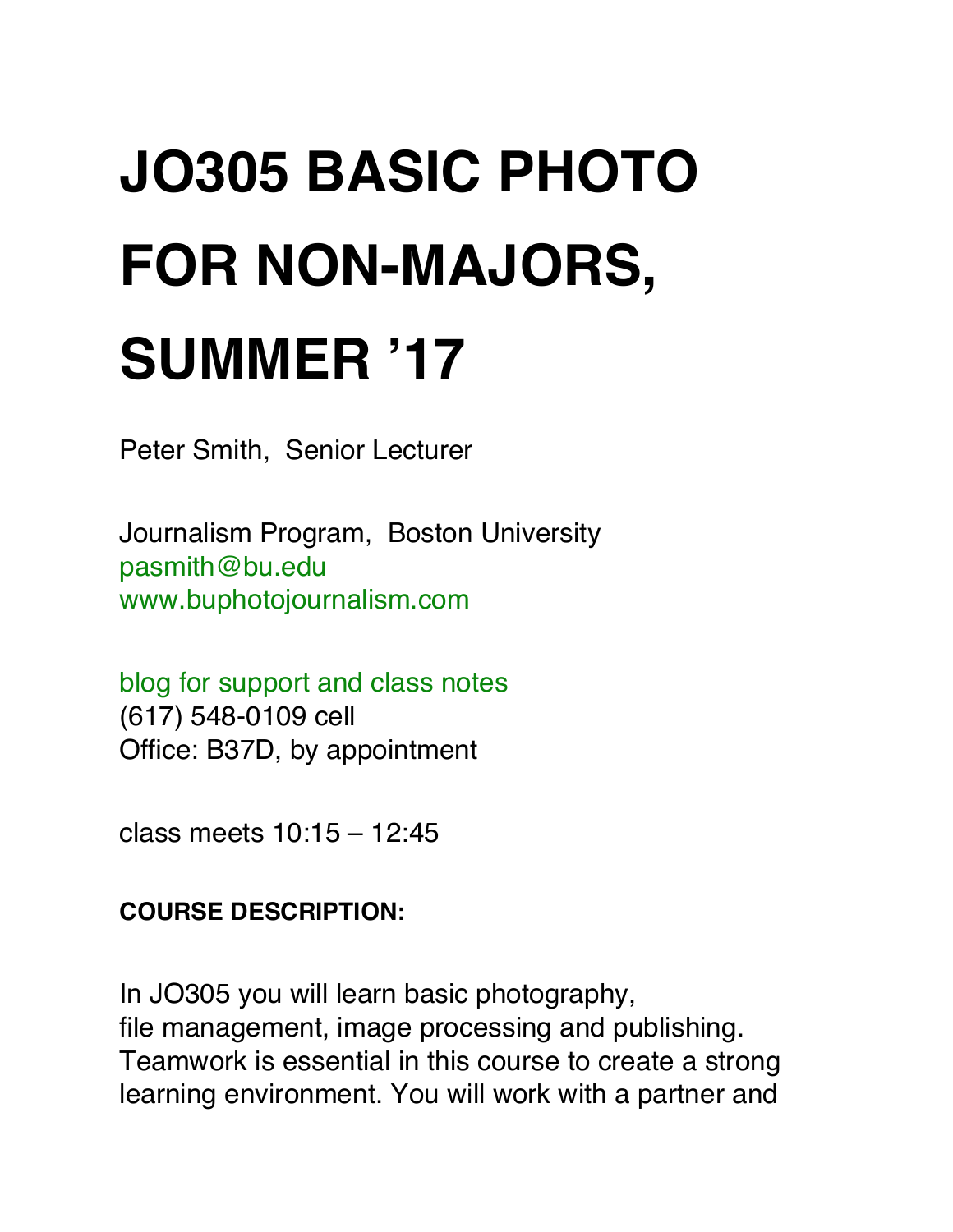other classmates on field trips to complete assignments and to get help with an edit by fresh eyes. Teamwork will also create a safer environment as we use Boston as our classroom. Throughout this course we will focus on areas of esthetics, light and moment and complete a number of exercises to strengthen our photo technique and prepare us for documentary challenges as we learn to capture a sense of place, to document the famous and to define the world around us in compelling photographs.

JO305 is a basic digital photo course that covers camera operation, image processing, image tagging and publishing. Most assignments will be processed in black and white. Color is introduced later in the course.

The 10 shooting assignments in JO305 cover portraiture, motion, depth-of-field, hot-shoe flash, night photography color, and you will photograph a famous person, shoot a selfie, produce a 10 picture photo essay and to create a blog.

JO305 covers the basics of Lightroom and WordPress. We will also cover digital hygiene, nondestructive editing, color correction, image toning, sharpening, tagging, caption writing and understanding resolution.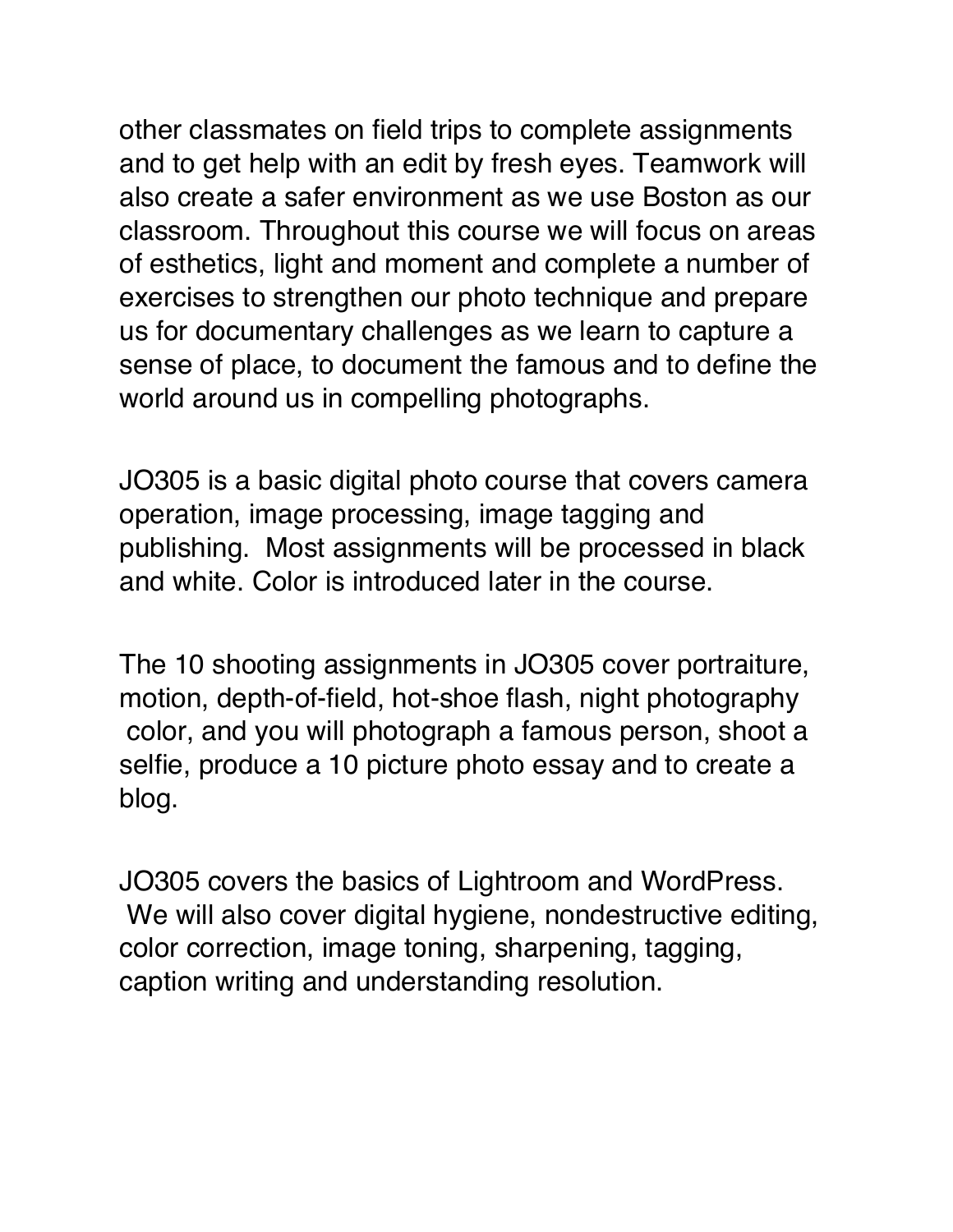### **RULES AND RECOMMENDATIONS:**

Photoshop tools may not be used in this class to alter the meaning of an image. Cropping is not allowed. Students will upload assignments to the class [Smugmug](http://buphotojournalism.smugmug.com/) account.

[Photo equipment](https://wco.bu.edu/) is available for your use but it is recommended that students have their own DSLR camera if possible, with storage card (minimum 32 gig) a 50mm lens or a zoom lens that can be set to 50mm. Students are **required** to have a USB3 hard drive. A camera will not be needed until the second class. There are handouts available for all assignments.

See[: http://buphotojournalism.com/classes/jo305/jo305](http://buphotojournalism.com/classes/jo305/jo305-handouts/) [handouts/](http://buphotojournalism.com/classes/jo305/jo305-handouts/)

### **REQUIRED READING:**

The [New York Times](http://www.nyt.com/) (30 – 60 minutes daily) The New York Times Lens Blog (keep current)

There will be a pop quiz during the semester on NYT front page reporting – worth 5 pts.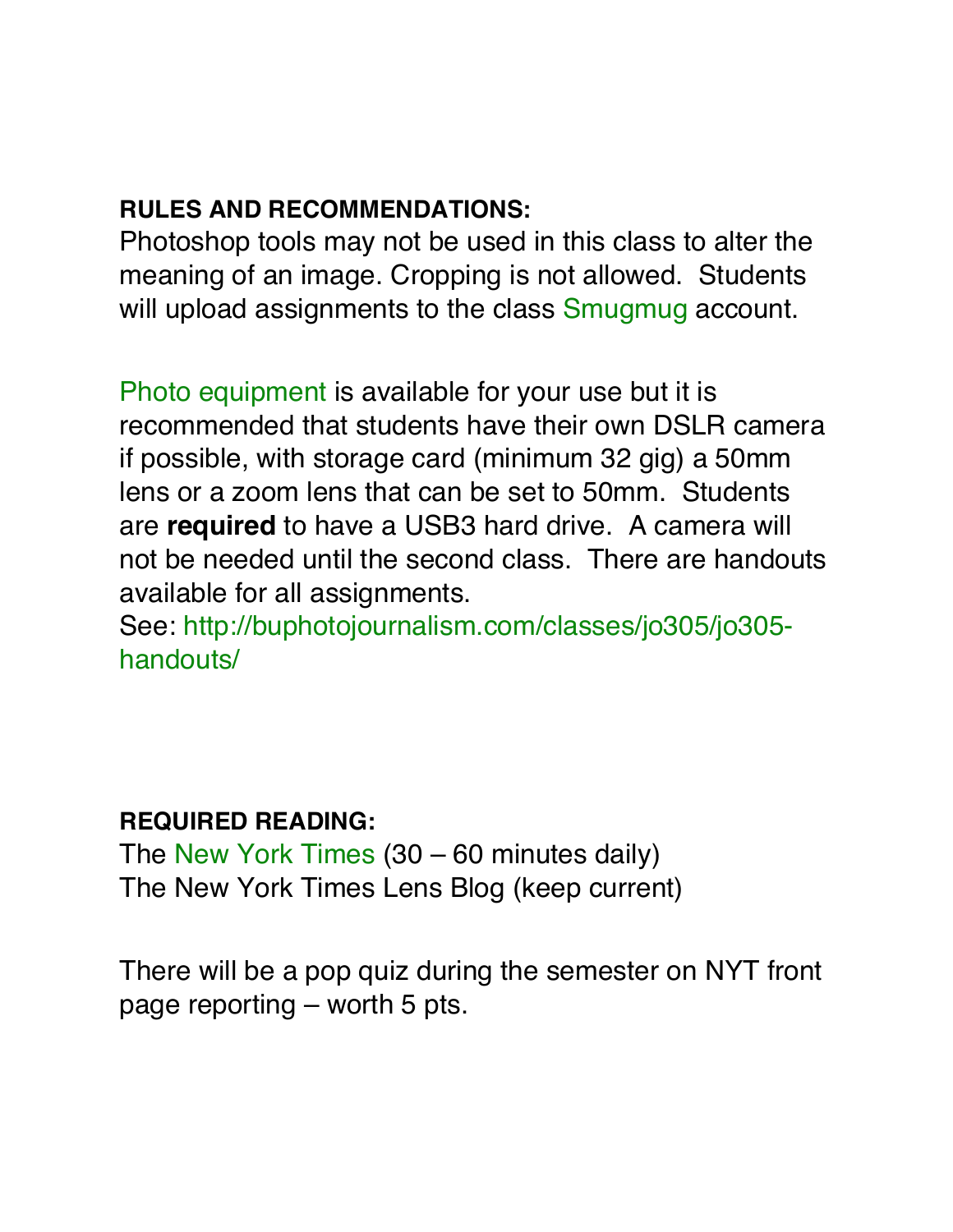**COURSE OUTLINE:**

### **Week One**

First Lecture: May 23 INTRODUCTION: Review syllabus and basic [photo](https://www.icloud.com/keynote/0003oPKMyF5WuB1ufbrWcyP7Q#T2i)  [settings](https://www.icloud.com/keynote/0003oPKMyF5WuB1ufbrWcyP7Q#T2i) of aperture (f-stop), shutter speed, ISO, lens speed; view gallery of past [student work](https://buphotojournalism.smugmug.com/organize/JO305/Best-of-16). Students will need an [external hard drive](https://www.amazon.com/External-Hard-Drives-Storage-Add-Ons/b?ie=UTF8&node=595048) by Thursday May 26.

Home work: Review [Cheat-sheet](http://www.techradar.com/how-to/photography-video-capture/cameras/the-exposure-triangle-aperture-shutter-speed-and-iso-explained-1320830) to understand ISO, aperture and shutter speed. Understand the [exposure](http://media.digitalcameraworld.com/wp-content/uploads/sites/123/2015/04/Exposure_triangle_cheat_sheet.jpg)  [triangle.](http://media.digitalcameraworld.com/wp-content/uploads/sites/123/2015/04/Exposure_triangle_cheat_sheet.jpg)

Second Lecture: May 24, – FIELD TRIP WEDNESDAY – bring gear.

We will cover camera operation, menu settings and exposure, filing system, color management and digital hygiene. Create a blog.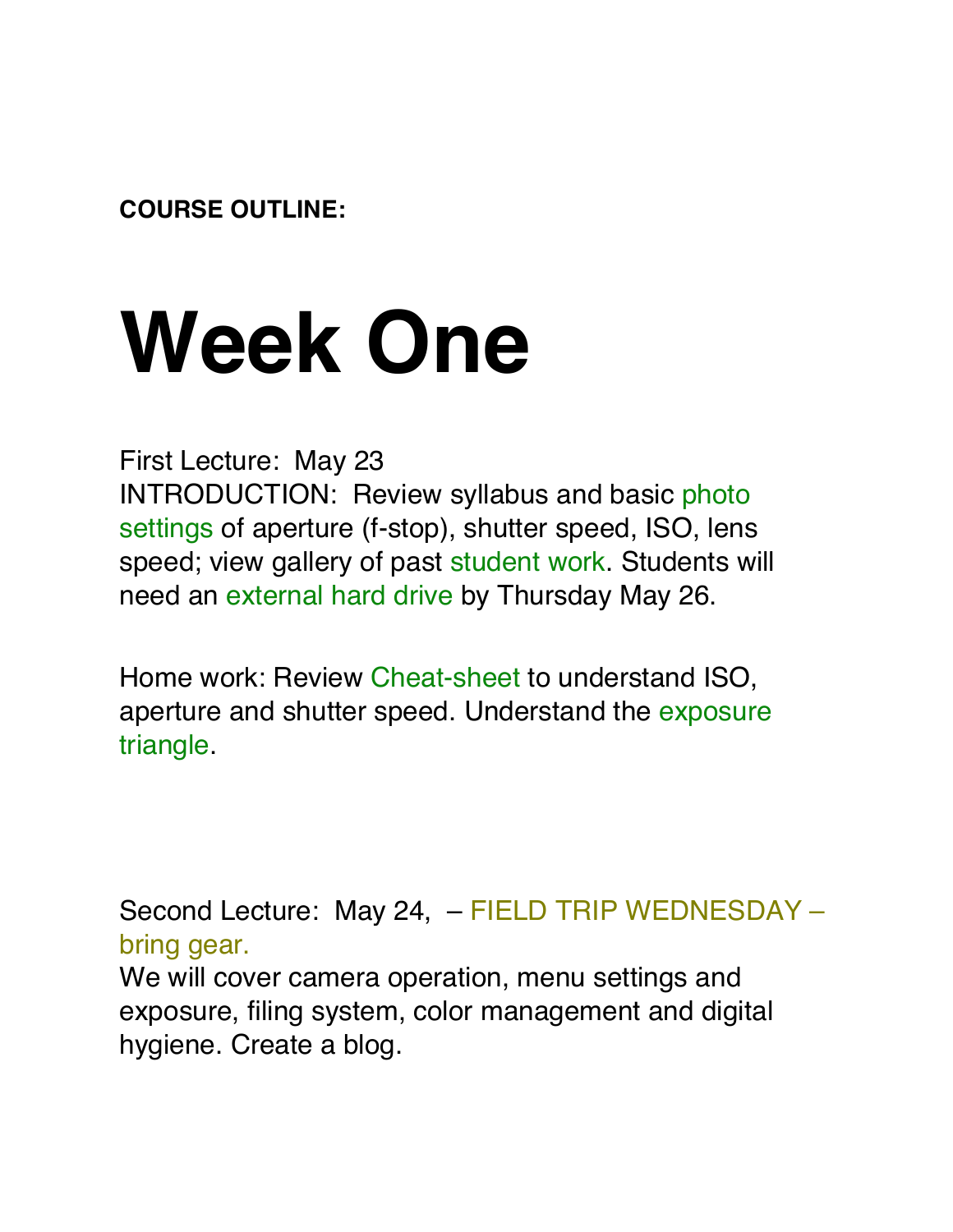View [Portraits](https://buphotojournalism.smugmug.com/JO305/Best-of/Portraits/) gallery:

[Portraits handout](http://buphotojournalism.com/classes/jo305/jo305-handouts/assignment-12-portraits/)

Photograph face of an individual (a) in bright sunlight, (b) on a cloudy day. Bring CF/SD card and camera to class to review camera settings and making exposure decisions using camera's light meter.

**Portraits:** 10pts (exercise, lighting, esthetics)

Third Lecture: May 25 Bring CF/SD card to class with assignments 1&2 to download files to Lightroom Library. We will discuss tagging, converting files to black and white and exporting hi-res jpegs. We'll review Lightroom browser and functions.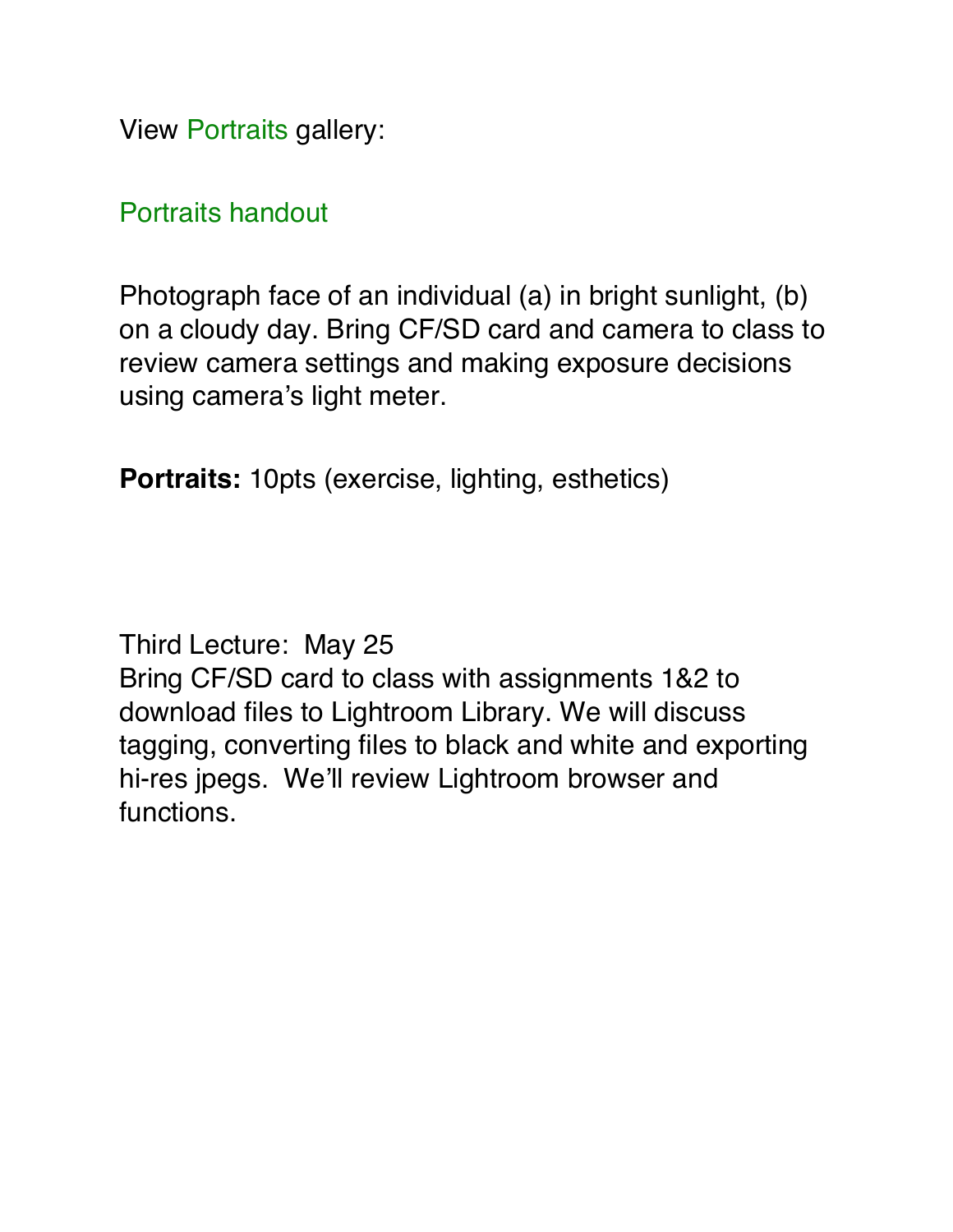# **Week Two**

Fourth Lecture: May 30 Images from **assignment 1, Portraits** are DUE and must be uploaded by the end of class. Post best shot to blog.

[Class notes](http://blogs.bu.edu/pasmith/2017/05/29/305-support/)

[Focus gallery](https://buphotojournalism.smugmug.com/JO305/Best-of/Depth-of-Field/)

[Focus handout:](http://buphotojournalism.com/home/jo305/jo305-handouts/assignment-34-adjusting-depth-of-field/)

Choose a general scene with infinite distance apparent in background with a person 8 feet from the camera. Shoot at (a) 1/1000 with wide aperture, also shoot at (b) f/16 with slower shutter speed. Use your camera's meter for correct exposure.

**Focus:** 10pts (exercise, esthetics)

Fifth Lecture: May 31 – FIELD TRIP WEDNESDAY –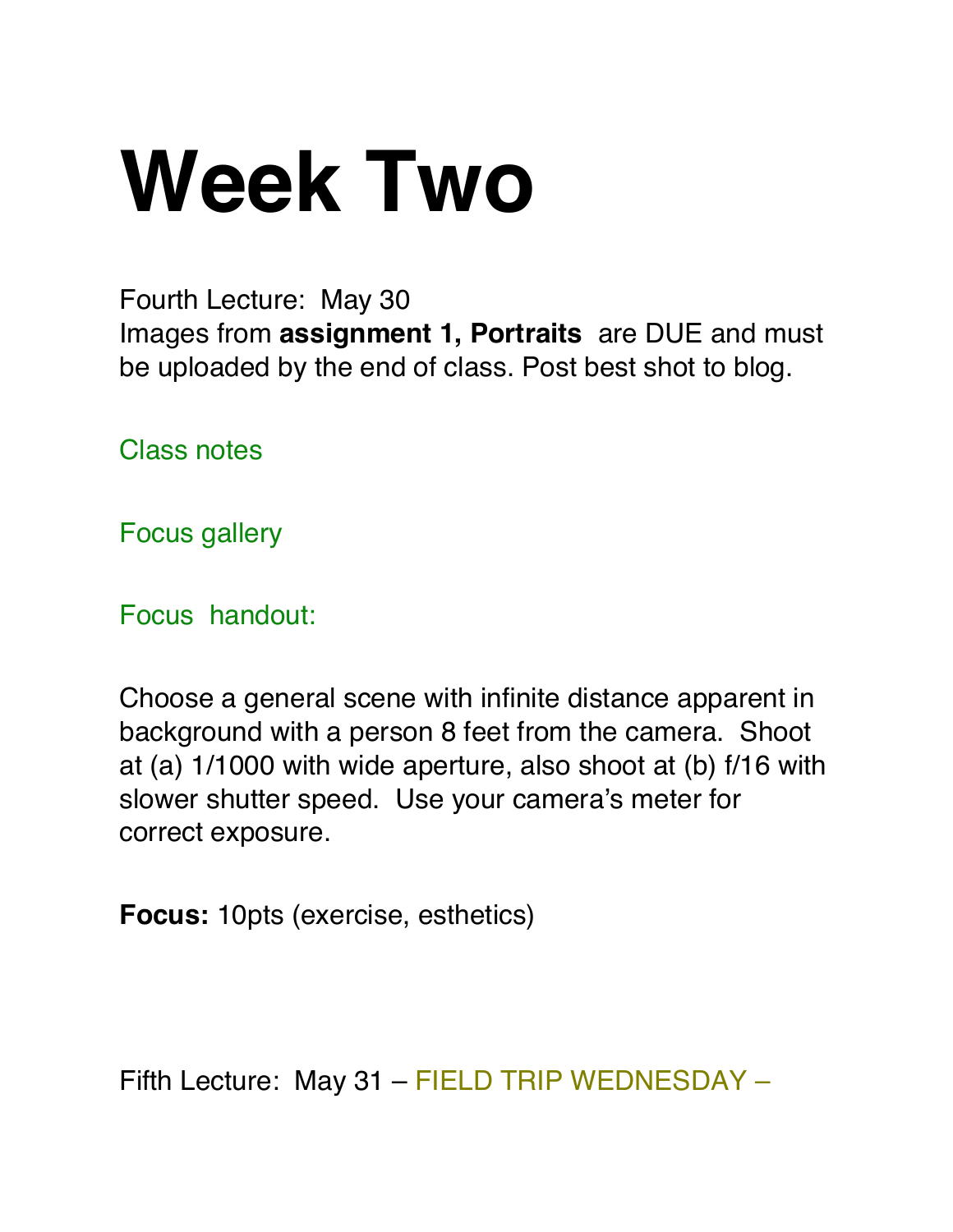bring gear

Park Square, meet by the fountain near Park Station.

We will work on depth-of-field concepts and on documenting a place. (Boston as a classroom)

Sixth Lecture: June 1

Images from **assignment 2, Focus** are DUE. Upload to Smugmug and post best shot. [Creative Shutter gallery](https://buphotojournalism.smugmug.com/JO305/Best-of/Creative-Shutter/)

[Assignment 3](http://buphotojournalism.com/home/jo515/) handout

Photograph Stop Action and Panning. Use fast and slow shutter to photograph (a) car on Storrow Drive (b) someone walking down steps (c) a bicycle in motion.

**Creative shutter:** 10pts (exercise, documentary, esthetics)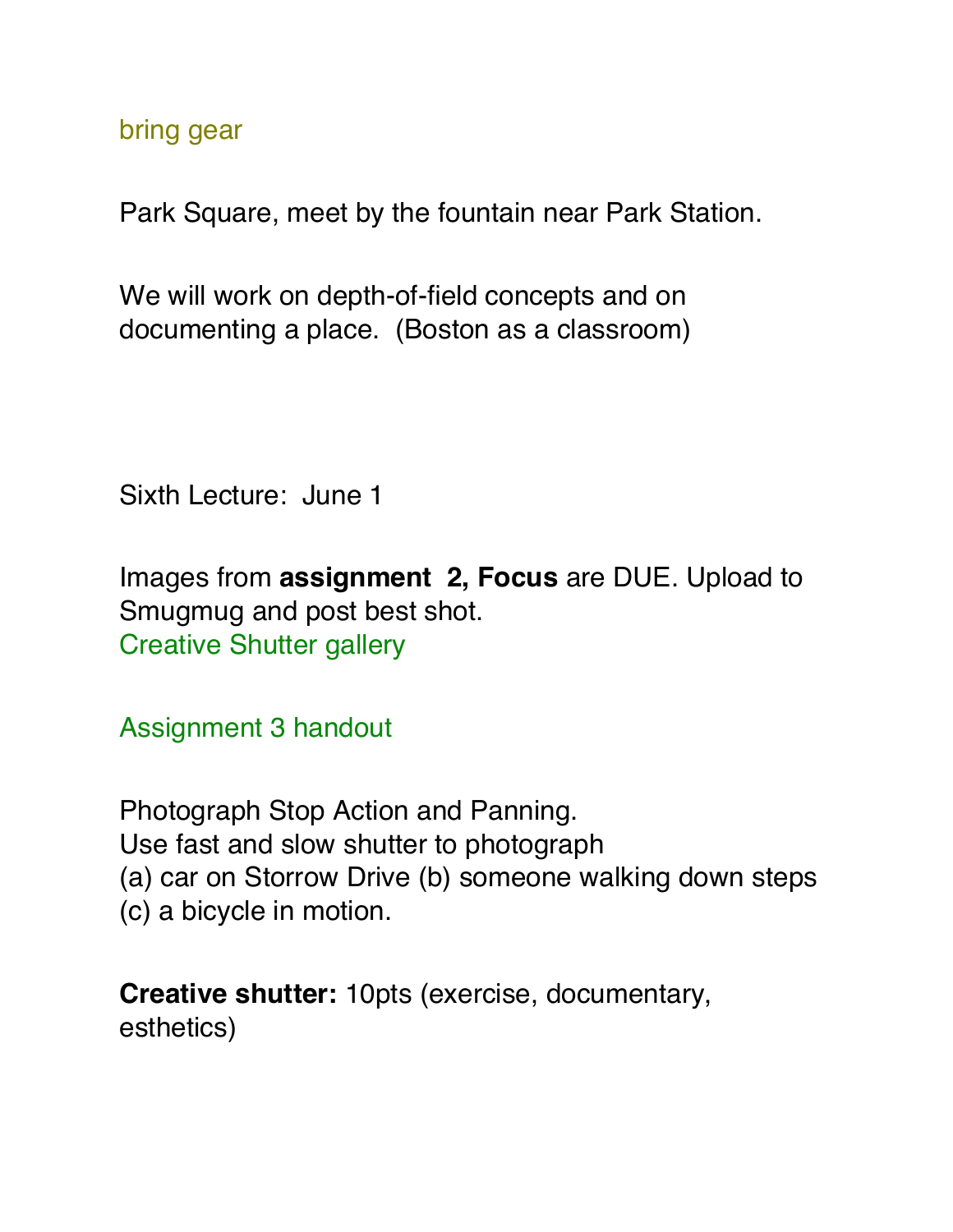## **Week Three**

Seventh Lecture: June 6

Images from **assignment 3, Creative Shutter** are DUE. Upload to Smugmug and post best shot. Add header image and tag.

flash [gallery!](https://buphotojournalism.smugmug.com/JO305/Best-of/Creative-flash/)

[Creative Flash](http://buphotojournalism.com/home/jo305/jo305-handouts/assignment-4-flash/) handout

Turn in 3 of 5 examples of flash technique: (a) two heads using direct flash, (b) fill-flash with direct flash, (c) bounce flash portrait, (d) open flash, direct and not synchronized, and (e) a group of ten people.

Eighth Lecture: June 7 – FIELD TRIP WEDNESDAY,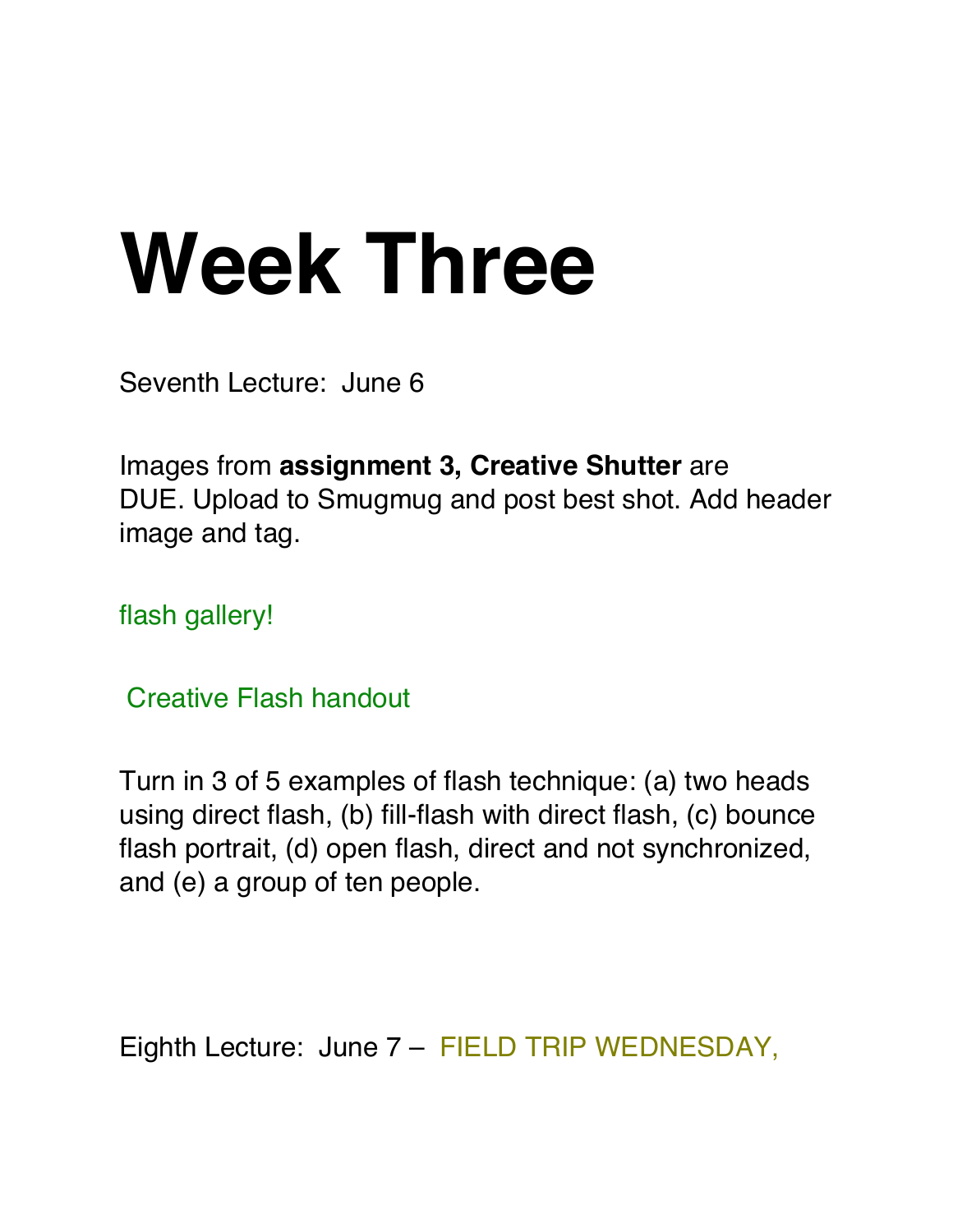bring gear – including flash

Seaport District/Fort Point – meet at the park next to 249 A Street at 10 a.m. for a visit to studio #31, at 249 A Street. We will discuss strobes and studio lighting! (exercise, Boston as a classroom, esthetics)

Ninth Lecture: June 8 Images from **assignment 4, Flash!** are DUE. Upload to Smugmug and post best shot.

[Night Photography](https://buphotojournalism.smugmug.com/JO305/Best-of/Night/) gallery

Flash [handout](http://buphotojournalism.com/home/jo305/jo305-handouts/assignment-78-night-photography/)

Shoot night scenes of (a) incident light and (b) reflected light night scenes (tripod needed).

**Flash:** 5pts (exercise, lighting, esthetics)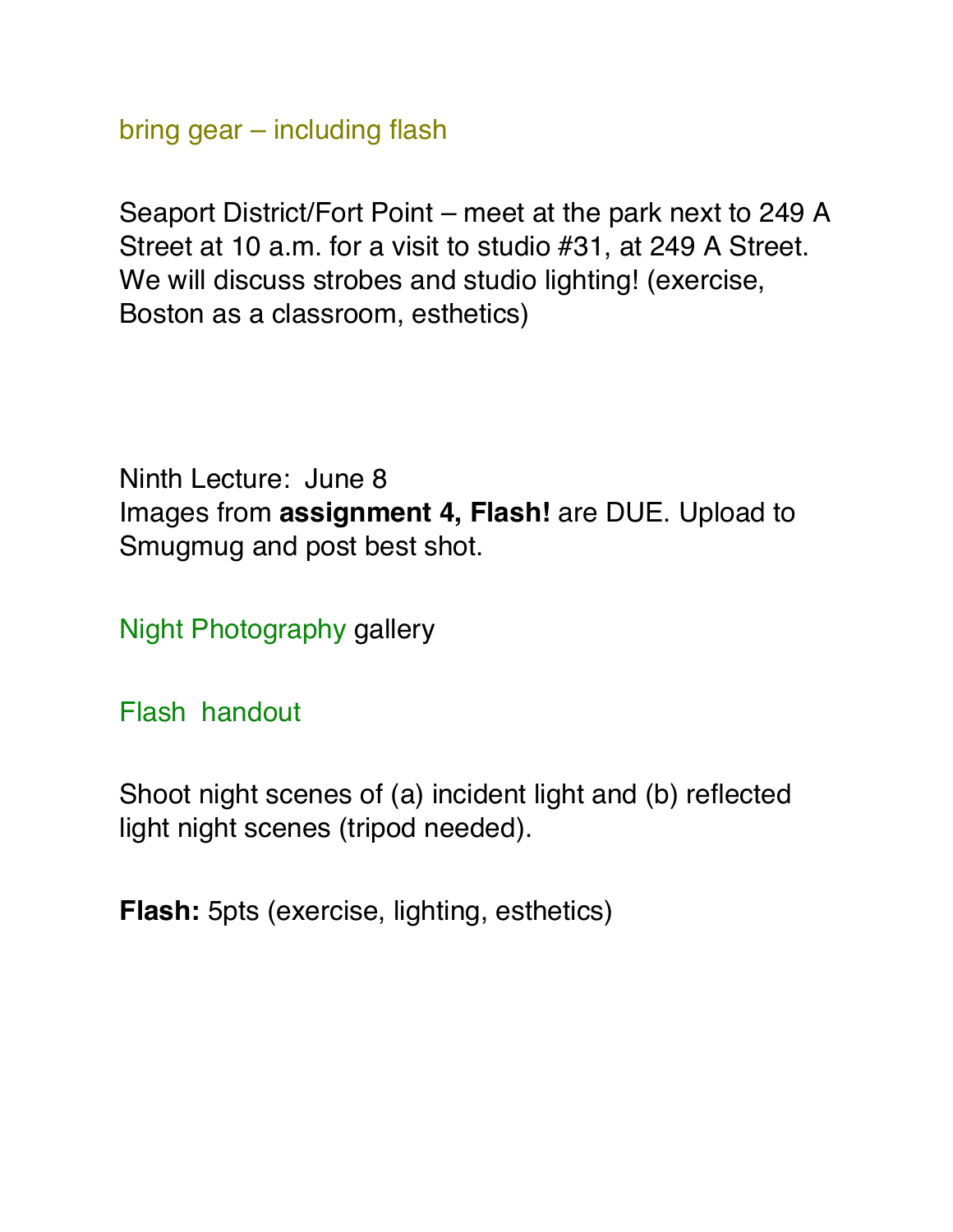# **Week Four**

Tenth Lecture: June 13 Images from **assignment 5, Night** are DUE. Upload to Smugmug and post best shot. Create 'about me' page for blog.

[Silhouette:](https://buphotojournalism.smugmug.com/JO305/Best-of/Silhouette/)

[Silhouette handout](http://buphotojournalism.com/home/jo305/jo305-handouts/assignments-910-flash-test-and-silhouette/)

Photograph silhouette, a backlit subject exposing meter for the bright background.

**Silhouette:** 5pts (exercise, lighting, esthetics)

Eleventh Lecture: June 14 – FIELD TRIP WEDNESDAY, bring gear

Field trip to North End. Meet at the Paul Revere Statue. Get ready to shoot portraits of North Enders and to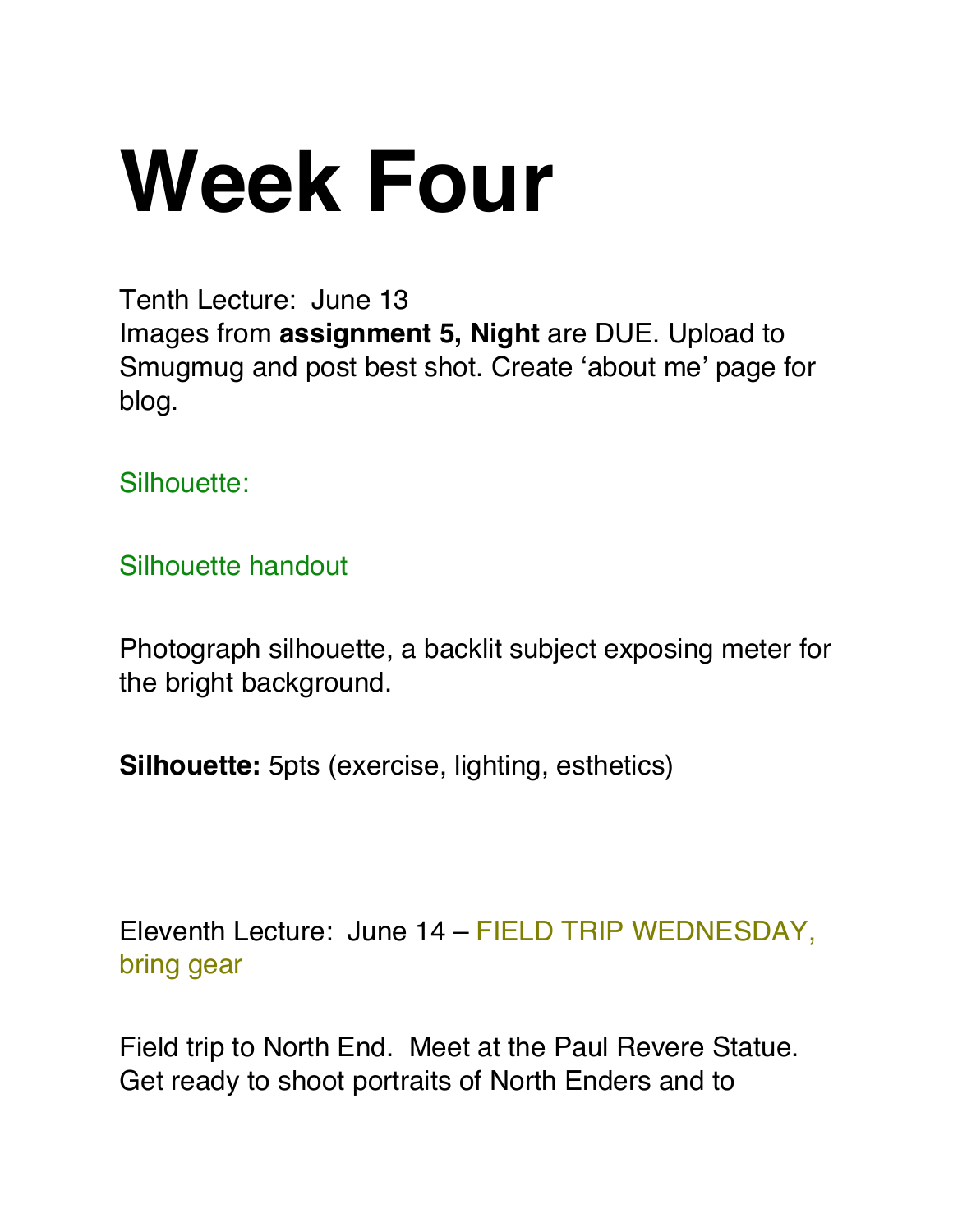photograph a sense of place.

(Boston as a classroom, documentary)

Twelfth Lecture: June 15 Images from **assignment 6, silhouette** are DUE. Upload to Smugmug and post best shot. Color [gallery](https://buphotojournalism.smugmug.com/JO305/Best-of/Color/)

### [Color handout](http://buphotojournalism.com/home/jo305/jo305-handouts/assignment-1415-introduction-to-color/)

Shoot a color photograph with strong color contrast and process that image three ways. Second, using a daylight setting for your white balance, shoot photos with heavy overcast for blue light and shoot with very warm light from sunset. Use color to enhance mood of image.

**Color:** 5pts (documentary, lighting, esthetics)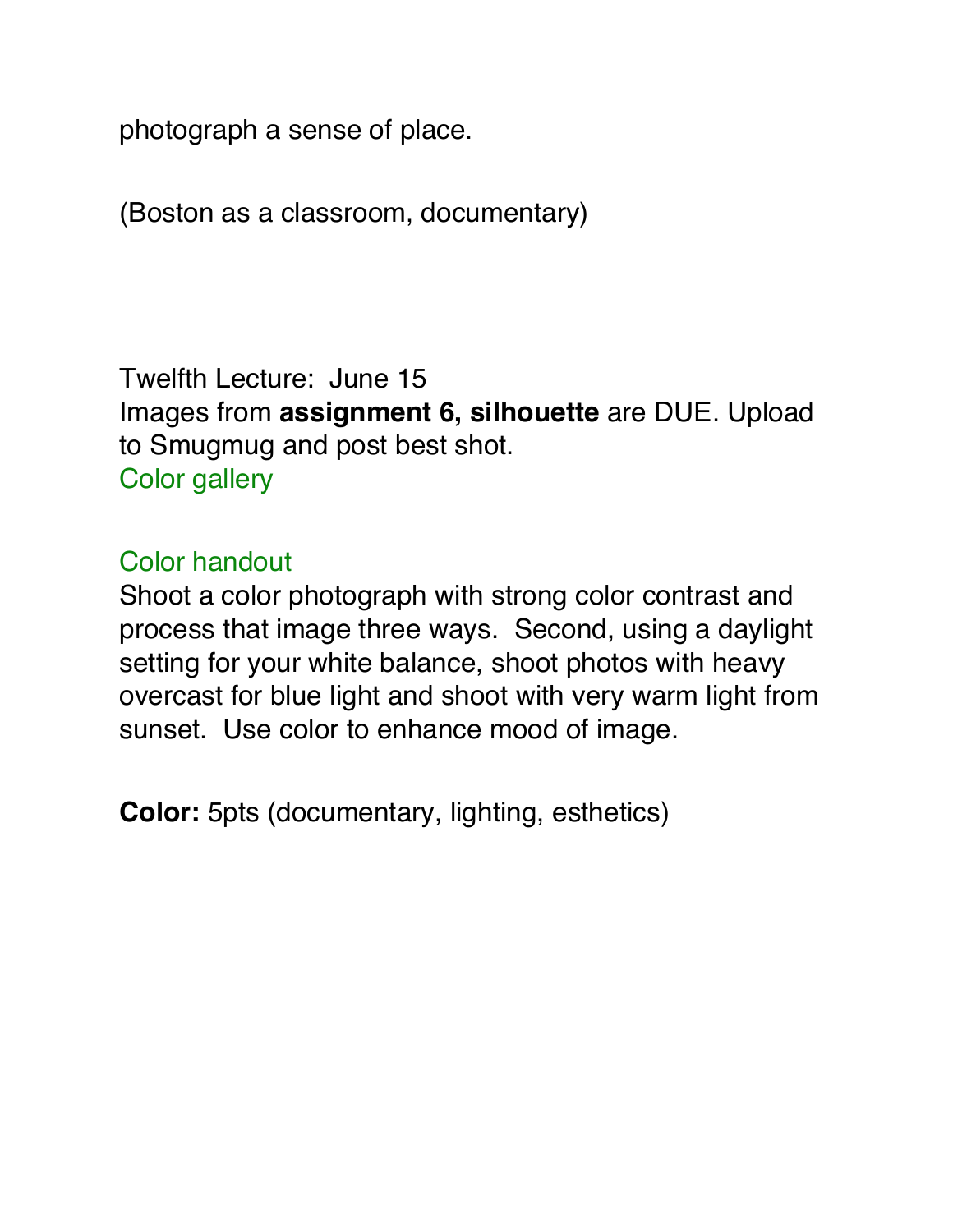# **Week Five**

Thirteenth Lecture: June 20 Images from **assignment 7**, **Color** are DUE. Upload to Smugmug and post best shot. Add 'best of' gallery.

[Self Portrait](https://buphotojournalism.smugmug.com/JO305/Best-of/Self-portrait/) gallery

[Self Portrait](http://buphotojournalism.com/home/jo305/jo305-handouts/assignment-1617-self-portrait-and-famous-person/) handout

Photograph a self-portrait (taken inside without a flash). Environmental or tight shots okay. Quality of light is important.

**Self:** 5pts (exercise, lighting, branding)

Fourteenth Lecture: June 21 – FIELD TRIP WEDNESDAY – bring gear

Field trip to Chinatown. Meet at the Chinatown Gate.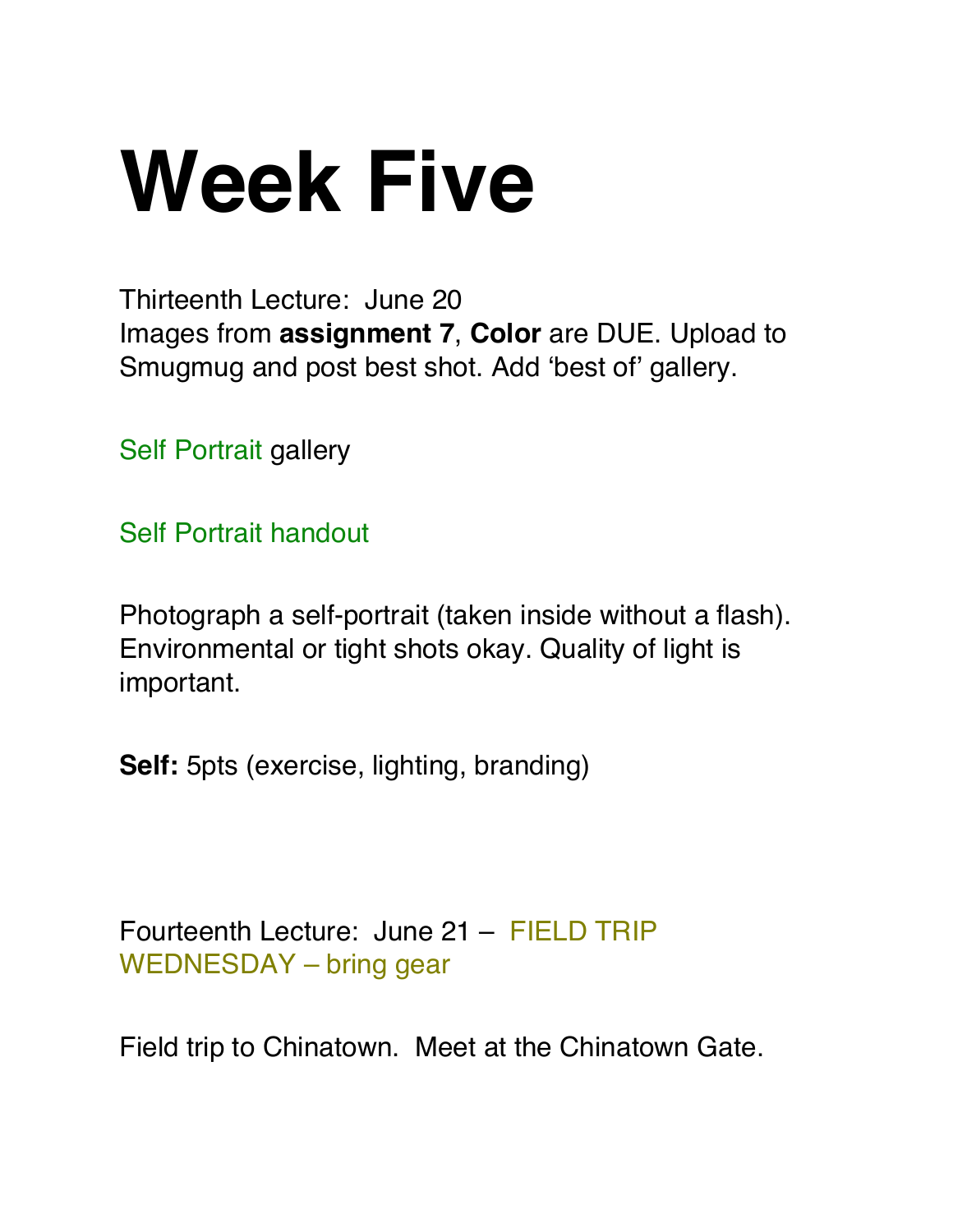Fifteenth Lecture: June 22

Images from assignment 8, self portrait are DUE. Upload to Smugmug and post best shot.

[Famous Person](https://buphotojournalism.smugmug.com/JO305/Best-of/Famous-person/) gallery

Famous [portrait handout](http://buphotojournalism.com/home/jo305/jo305-handouts/assignment-9-famous-person/)

Photograph a famous person who does not work for BU.

**Famous person:** 10pts (documentary)

### **Week Six**

Sixteenth Lecture: June 27, review blog final requirements. Add 'photo essay' page.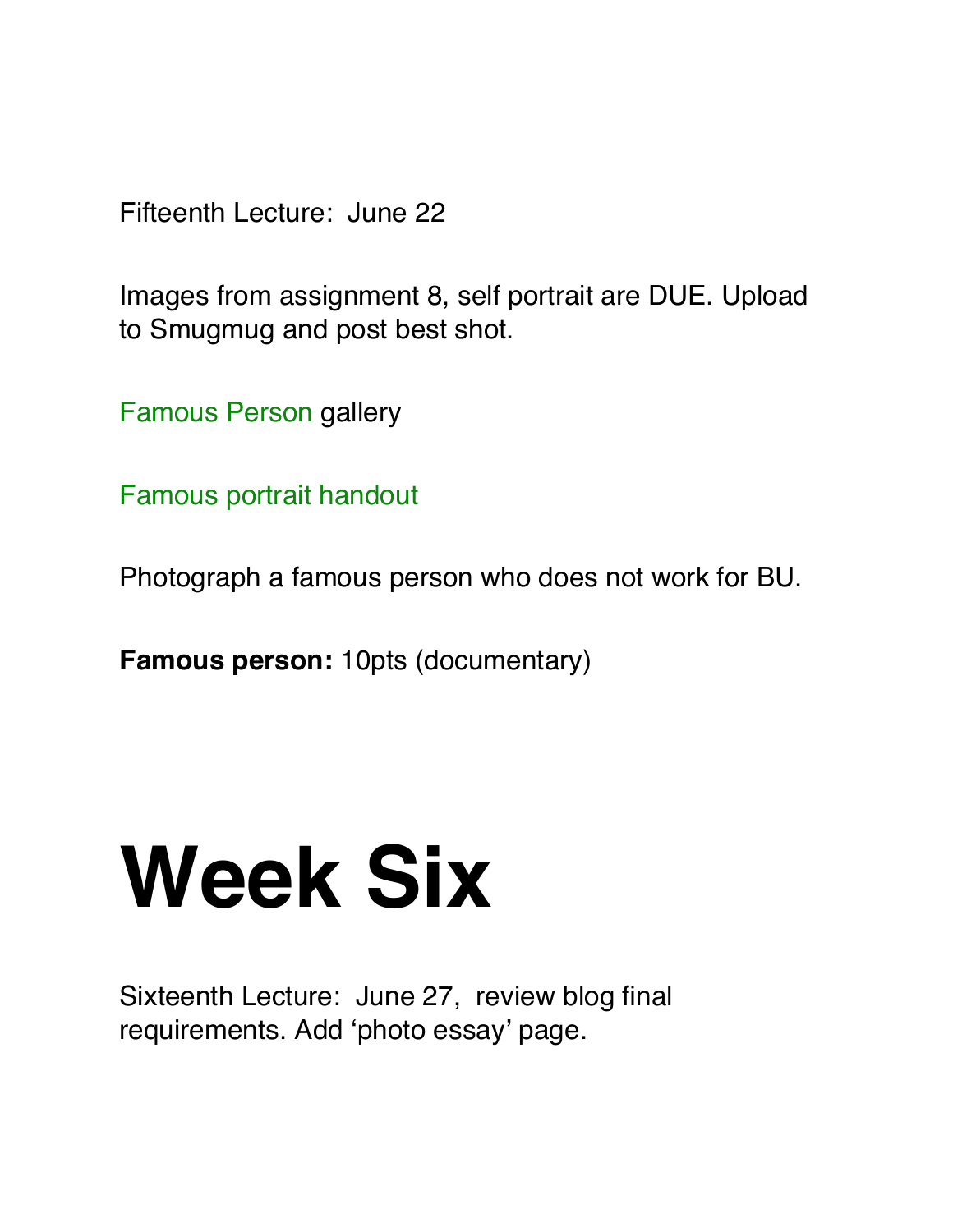[Shooting assignment 10](http://buphotojournalism.com/classes/jo305/jo305-handouts/assignment-18-the-photo-essay/)

[The Photo Essay](http://buphotojournalism.com/classes/jo305/jo305-handouts/assignment-18-the-photo-essay/) handout

Shoot a 10-picture photo essay. Grad students are required to shoot a photo essay that is ready for publication. Photograph a Boston Neighborhood. You must use photos from three shoots of the neighborhood. The images should be uploaded to Smugmug and also presented as a gallery on your blog.

**Final photo story:** 20pts (documentary)

Seventeenth Lecture: June 28 – FIELD TRIP WEDNESDAY, bring gear

Field trip. Museum of Fine Arts.

(esthetics, documentary, Boston as a classroom)

Eighteenth Lecture: June 29 – Final Class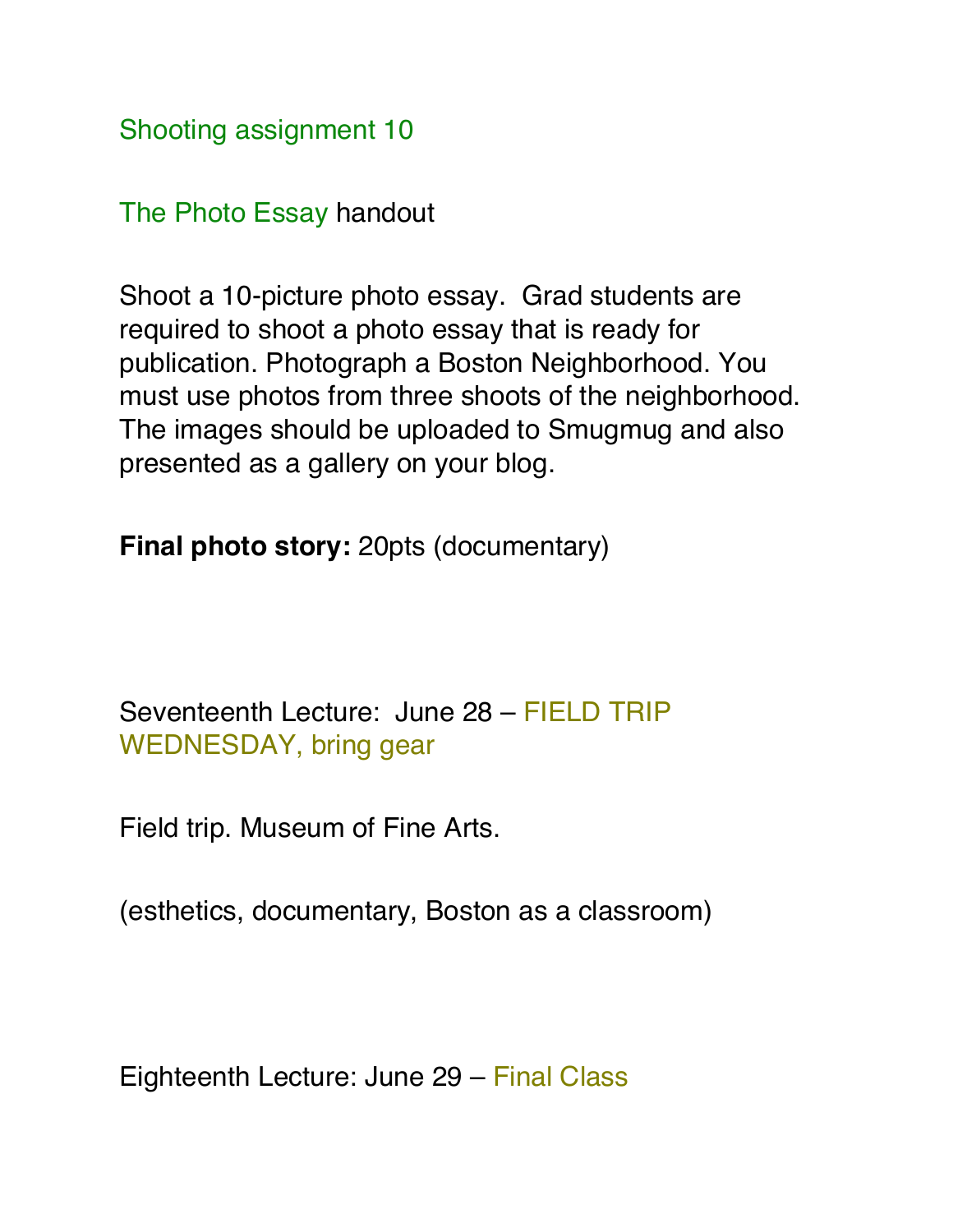**Assignment 10, Photo Essay** and **[assignment 11, Blog](http://buphotojournalism.com/classes/jo305/jo305-handouts/assignment-11-blog/)** due.

**Blog:** 10pts (publishing)

### **CLASS POLICIES:**

Students are required to be on time, no unexcused absences. Students may not be online checking email, social media or text messaging during lectures or they will lose a full grade for the course. Students may not use Photoshop or any other program to alter the meaning of a photograph. All captions must be truthful and accurate.

Students must be familiar with college handbook and have a full understanding of expected code and conduct. The academic code of conduct is fully explained at[: http://](http://www.bu.edu/academics/policies/academic-conduct-code/) [www.bu.edu/academics/academic-conduct-code/](http://www.bu.edu/academics/policies/academic-conduct-code/)

### **BU POLICY ON RECORDING CLASSES**

Please note that classroom proceedings for this course might be recorded for purposes including, but not limited to, student illness, religious holidays, disability accommodations, or student course review. Note also that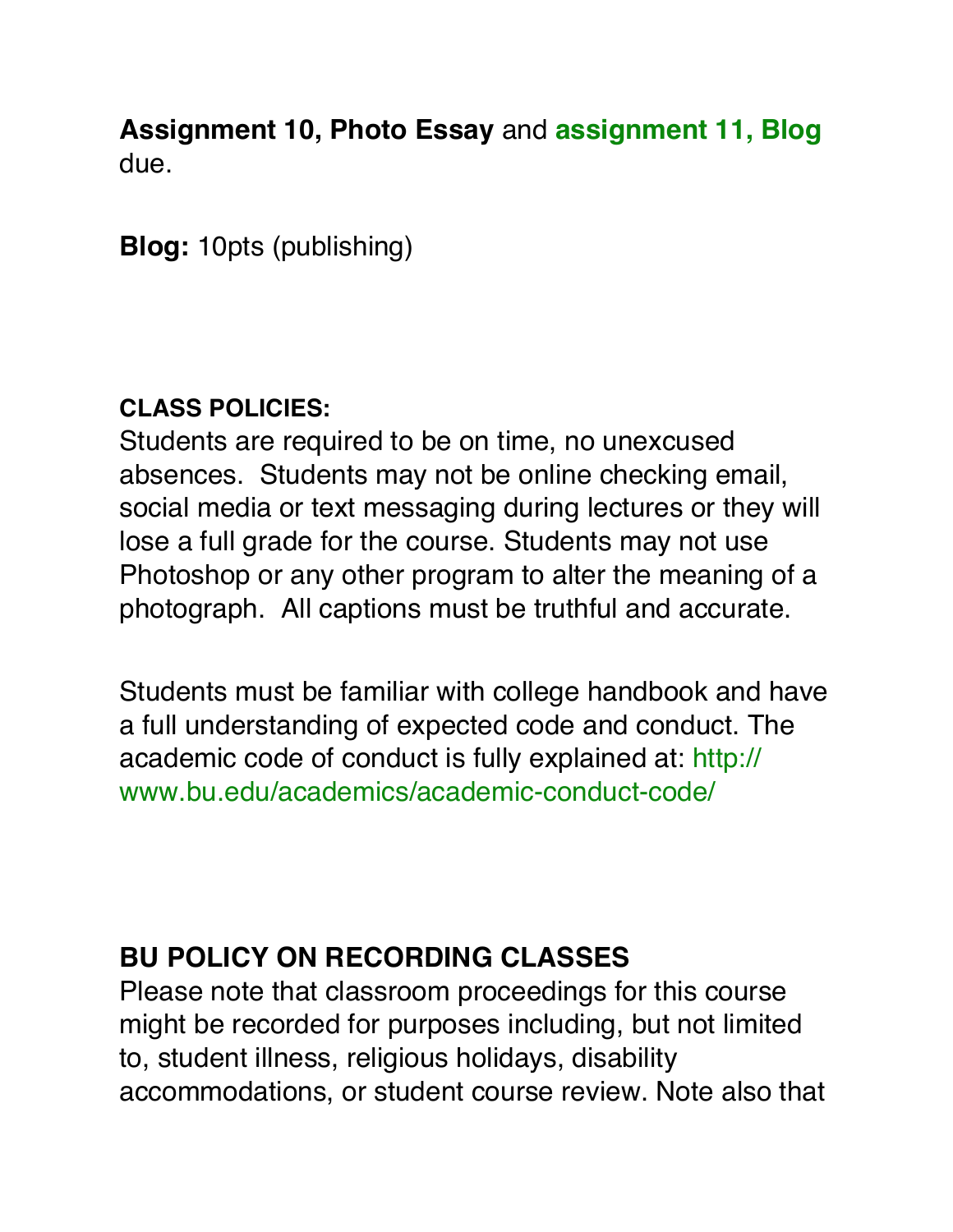recording devices are prohibited in the classroom except with the instructor's permission.

### **GRADING:**

There are a total of 11 projects due during the semester and a general knowledge quiz on NYT.com stories. They are rated as follows:

- **1. Portraits:** 10pts (exercise, lighting, esthetics)
- **2. Focus:** 10pts (exercise, esthetics)
- **3. Creative shutter:** 10pts (documentary, esthetics)
- **4. Night:** 10pts (documentary, sense of place, scene setter)
- **5. Flash:** 5pts (exercise, lighting, esthetics)
- **6. Silhouette:** 5pts (exercise, lighting, esthetics)
- **7. Color:** 5pts (documentary, lighting, esthetics)
- **8. Self:** 5pts (exercise, lighting, branding)
- **9. Famous person:** 10pts (documentary)
- **10. Final photo story:** 15pts (documentary)
- **11.Blog:** 10pts (publishing)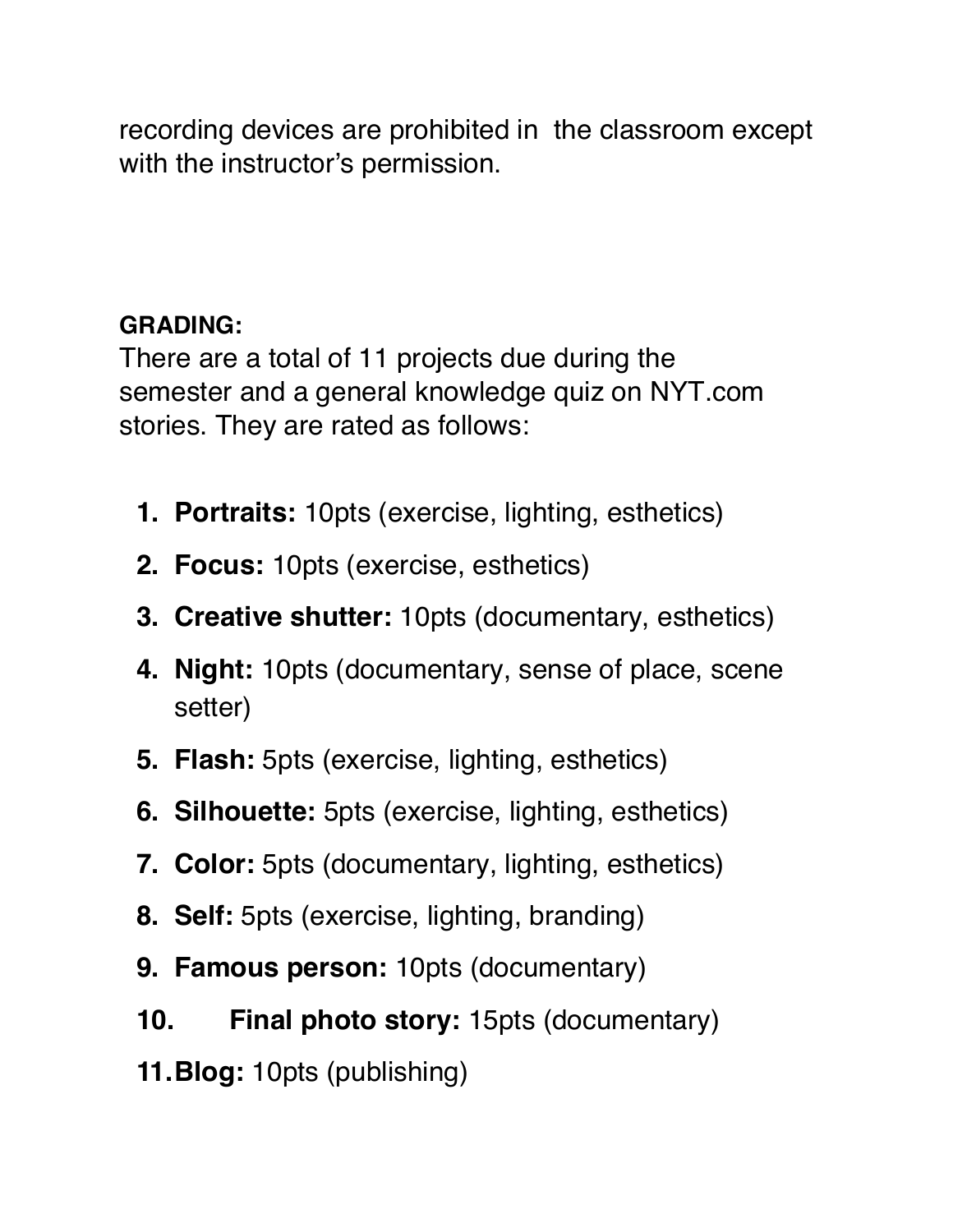Grades are based on quality, content and punctuality of work submitted. Late assignments lose one grade point (A to B) for each week they are late. Assignments not turned in receive an F. The final grade is an average of all grades received during the semester. Assignments are DUE at the end of class.

### **Percentage-based Grade Scale**

| A:93-100             | $B+$ : 87-89.99 | $C_{+}$ : 77-79.99 |
|----------------------|-----------------|--------------------|
| D:60-69.99 F:0-59.99 |                 |                    |
| $A - 90 - 92.99$     | B : 83-86.99    | C : 73-76.99       |
| $B-$ : 80-82.99      | $C - 70-72.99$  |                    |

### **GPA conversion**

| A:4.0     |                 | $B + 3.3$ $C + 2.3$ D : 1.0 | $-$ F : |
|-----------|-----------------|-----------------------------|---------|
| 0.0       |                 |                             |         |
| $A - 3.7$ | $B:3.0$ $C:2.0$ |                             |         |
| $B - 2.7$ | $C - 1.7$       |                             |         |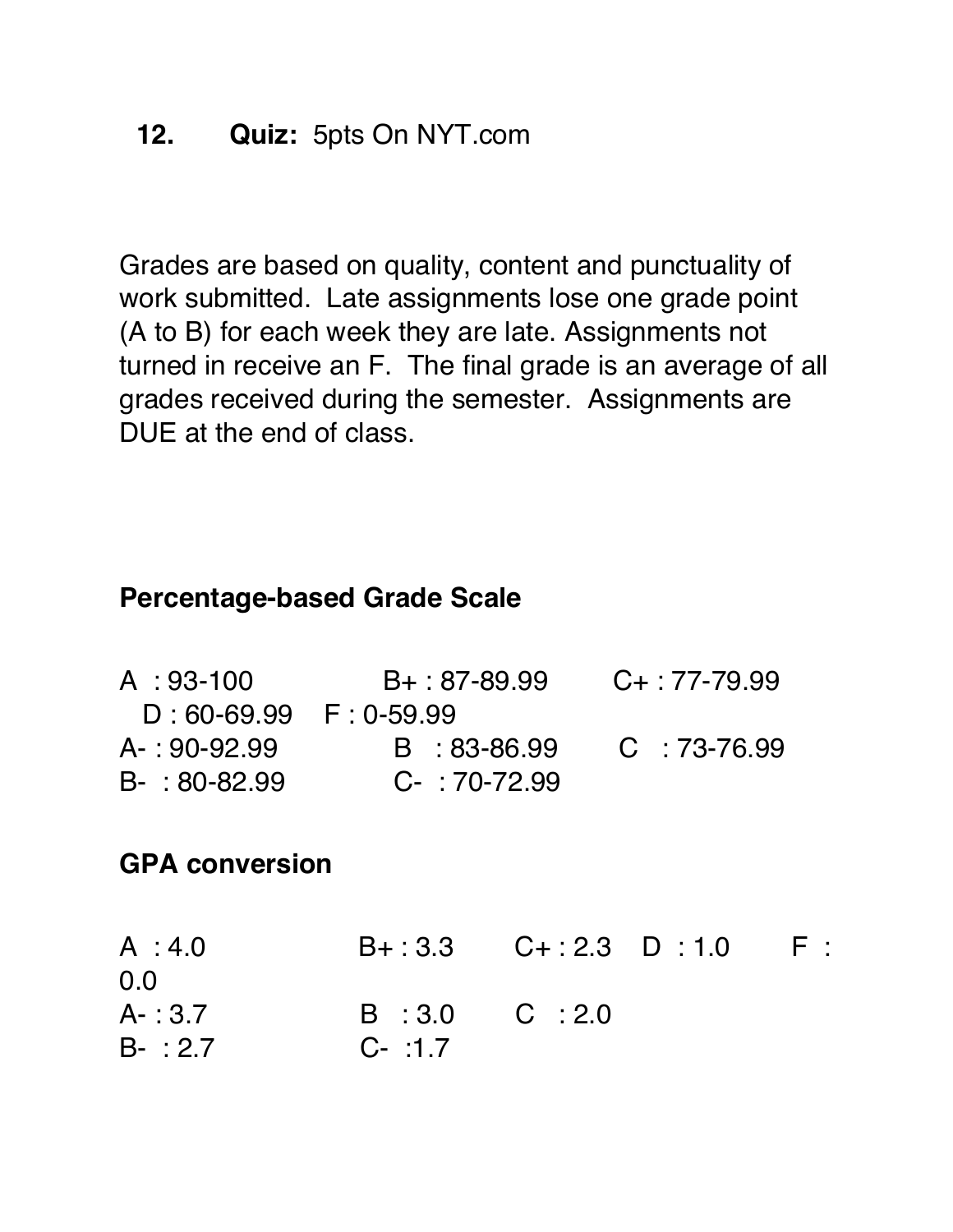### **GRADING RUBRIC:**

Each assignment is graded on the following:

- Technical (40%): Camera (exposure) settings and focus. Toning adjustments and sharpening.
- Demonstration of assignment concept (40%)
- Captioning and metadata (20%)

For the final photo story – technical, concept, and text/ metadata will be weighted equally.

Blog will be graded on two galleries (best work and photo story); about me page; posts of all assignments, use of tags and categories.

### **LEARNING OUTCOMES:**

After shooting 10 assignments students will be able to: Shoot portraits, freeze action, create motion through panning technique, photograph incident and reflective light at night with a tripod and use a flash.

Produce well-toned, tagged images and publish them in their own blog.

Produce well-framed, strongly composed images that are properly exposed with good use of lighting – all to industry standards.